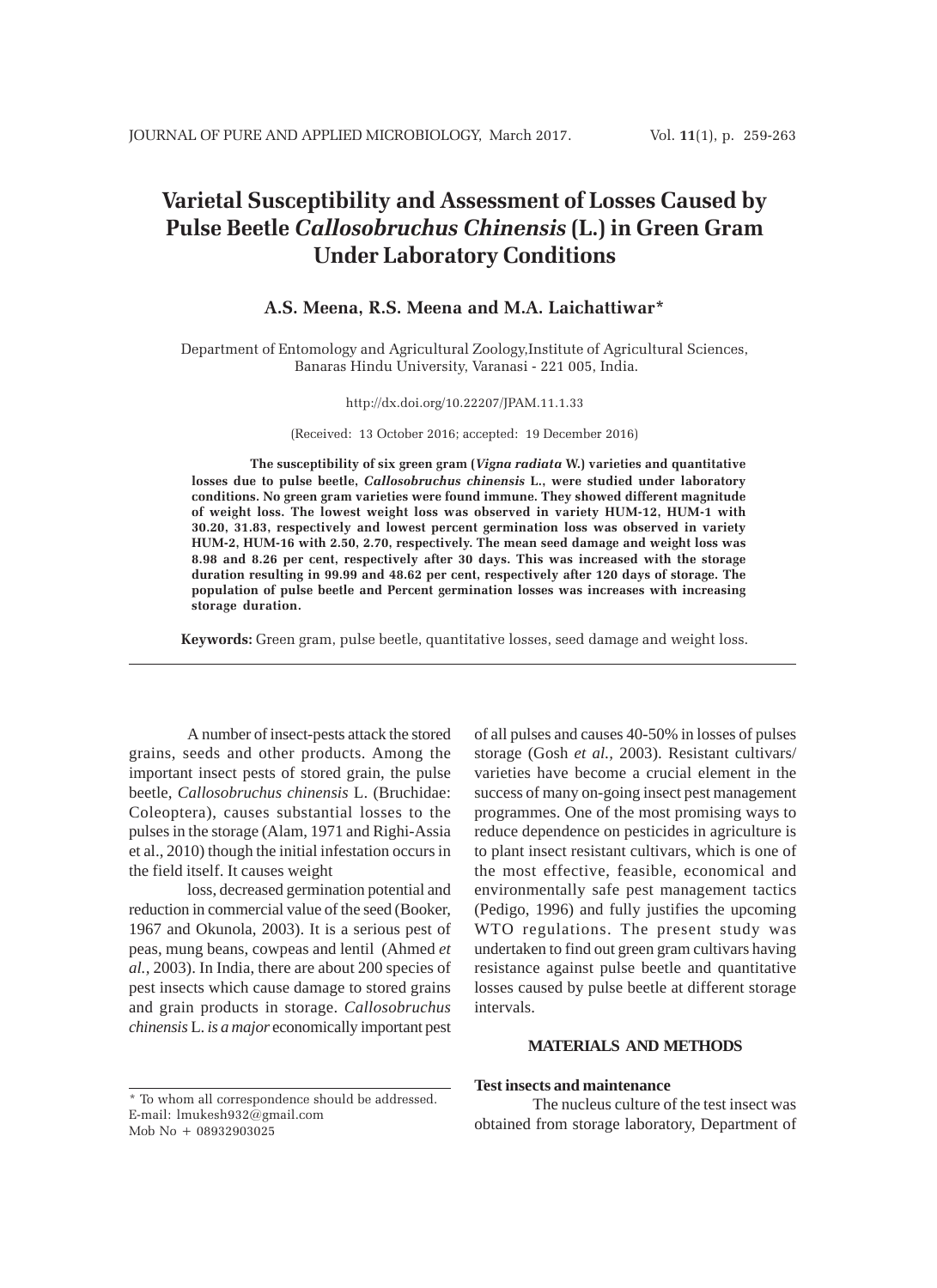Entomology and Agricultural Zoology, Institute of Agricultural Sciences, Banaras Hindu University, Varanasi. The Pulse beetle, *Callosobruchus chinensis* L. was used for the present experiment. A small population of *C. chinensis* beetle was reared and breed under laboratory conditions, on diet of the green gram seed. Initially 50 pairs of 1-2 days old adults were placed in a jar containing green gram seeds. Jars were sealed and allowed for mating and oviposition. The subsequent progenies of the beetles were used for all experiment.

#### **Varietal Susceptibility**

To study the varietal susceptibility of green gram varieties *viz.,* HUM-1, HUM-2, HUM-6, HUM-12, HUM-16, and HUM-27 were obtained from the Department of Genetics and Plant Breeding Institute of Agricultural Sciences, BHU, Varanasi. The pulse beetle infestation is compared with local variety of green gram.

### **Quantitative losses**

Quantitative losses caused by the pulse beetle in stored green gram were determined. The details are given as under.

#### **Experimentation**

The seeds of green gram were disinfected and cleaned. A lot of 500 g seeds were taken in glass jar of 2 kg capacity for observation of per cent seed damage, Weight loss, population build up. Four set of jars in three replications were prepared with 500 g seed in each. These jars were covered with muslin cloth.

Five pair of 0-24 hour's old adults of *C. chinensis* was released in each glass jar. Adults were allowed to lay eggs for multiplication. The jars were placed at the room temperature in the storage laboratory. The observations were taken at an interval of 30, 60, 90 and 120 days.

## **Seed Damage**

Ten gram seeds were taken from the jar of each replicate. The damaged seeds were separated out from the total number of seeds taken for observation in each replication. The data taken were used for calculating the percentage of damaged seed. The following formula was used for determination of per cent damage as described by Adams and Schuten (1978).

Percent seed damage  $=$   $\frac{\text{Number of holed seeds}}{\text{Total number of seeds counted}}$  X 100 **Weight Loss**

J PURE APPL MICROBIO*,* **11**(1), MARCH 2017.

After removing the beetles from each jar the weight of seeds were taken separately on weighing balance from each replicate after one, two, three and four months. The per cent loss in weight was calculated by the following formula.

Percent weight loss = 
$$
\frac{I - F}{I}
$$
 X 100

Where,

 $I =$  Initial weight of seeds

 $F =$ Final weight of seeds

#### **Population Build up of the Beetles**

Adults in the experimental containers were anaesthetized with chloroform and separated from experimental jars with the help of camel hair brush in an enamel tray. The adults inside the seeds were removed with the help of a needle. The total number of adults so obtained was recorded. **Germination Loss**

The viability of seeds was tested after four months of storage. Each set was replicated three times. Seeds were placed on moist filter paper in Petri dishes and observed the germination of seeds. From the each set 50 seeds was collected randomly and placed in Petri dish lined with blotting paper. These Petri dishes were kept at room temperature for six days to allow sufficient time for all the seeds to germinate. Water was poured regularly to prevent drying. The number of unsprouted seeds was counted and the per cent germination loss was calculated by the formula.

Per cent germination  $loss = \frac{Number\ of\ unsprovided\ seeds}{Number\ of\ seeds\ kept\ for\ germination} X100$ 

### **RESULTS AND DISCUSSION**

# **Varietal Susceptibility of green gram against** *C. chinensis*

# **Weight losses**

The per cent weight loss among different mungbean varieties was statistically significant over local varieties. The weight losses in different varieties were ranged in between30.20 to 46.06 per cent. Lowest weight loss (30.20%) was observed in HUM -12 followed by HUM -1 (31.83%) as shown in (table 1). The maximum net weight loss observed in variety HUM -16, 46.06 per cent as compare to local variety 48.60 per cent.

# **Germination losses**

The screening of green gram varieties shows lowest per cent germination loss in HUM-2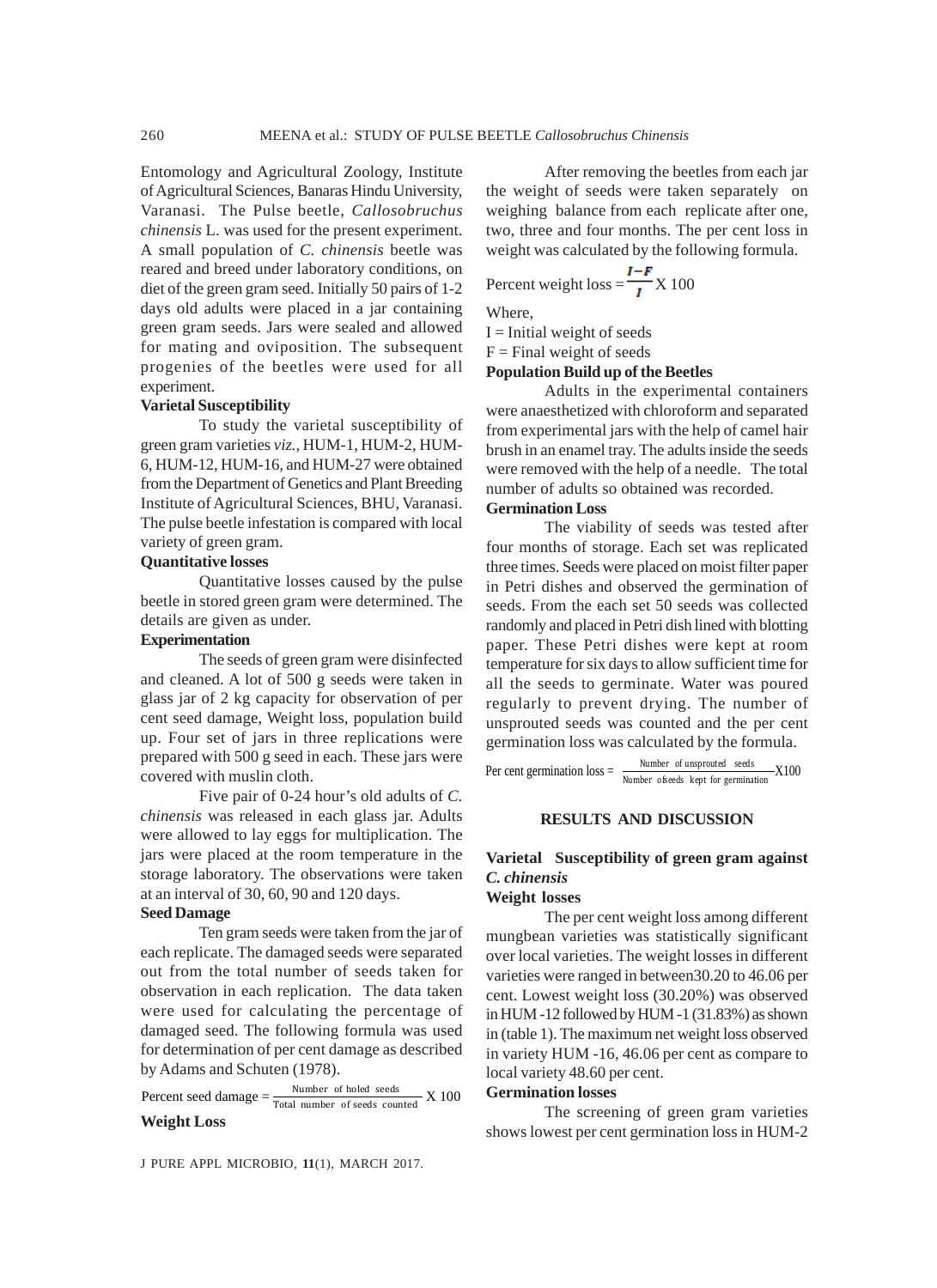(2.50%) and HUM-16 (2.70%). The rest of the varieties per cent germination losses were ranged between 12.33 to 30.43 per cent as compare to local variety (95.52%) after four months of storage period **Quantitative losses**

# **Seed Damage**

The results of seed damage (table 2) depicted that the insect infestation caused 8.98 per cent damage after 30 days of release which increased with the storage duration resulting in almost per cent after 120 days. All the observations were found highly significant to each other. A substantial increase in damage was observed after 60 days of storage (56.58 %), whereas, it reached 90.68 per cent after 90 days of storage and in 120 days it reaches upto 99.99 per cent. The results are in conformity with Doharey *et al.* (1987) also observed the same trend in seed loss by *C. chinensis* with an initial loss of 1.35 per cent,

gradually increasing to 99.91 per cent after 120 days of storage period. Similar result was found by Venkatesham *et al.* (2014).

# **Weight Loss**

The per cent loss in weight of green gram increased with the advancement of storage period because of relative increase in the population of insects. The result (table 2) revealed that 8.26, 18.04, 40.25 and 48.62 per cent weight loss of grains was inflicted after 30 days, 60 days, 90 days and 120 days of insect infestation, respectively. Increase in per cent loss between 1-2 and 3-4 months was 9.78 and 8.37 per cent respectively. A highly significant variation was observed in weight loss after 30, 60, 90 and 120 days of storage. Doharey *et al.* (1987) reported that weight loss caused by *C. chinensis* was 0.62, 16.74, 25.56, and 43.26 per cent after 30, 60, 90 and 120 days of storage period, respectively. Similar results were

**Table 1:** Screening of different green gram varieties per cent weight losses and germination losses after four months of storage

| Green gram varieties | Per cent weight loss<br>after four months** | Per cent germination loss<br>after four months** |
|----------------------|---------------------------------------------|--------------------------------------------------|
| $HUM -1$             | 31.83<br>(34.31)                            | 24.10 (29.38)                                    |
| $HUM-2$              | (41.53)<br>44.00                            | 2.50(8.96)                                       |
| $HUM-6$              | 34.30<br>(35.81)                            | 16.33 (23.82)                                    |
| $HUM-12$             | 30.20<br>(33.32)                            | 30.43 (34.56)                                    |
| $HUM-16$             | (42.72)<br>46.06                            | 2.70(9.25)                                       |
| $HUM-27$             | 42.06 (40.41)                               | 12.33 (20.54)                                    |
| <b>LOCAL VARIETY</b> | 48.60 (44.18)                               | 95.52 (78.13)                                    |
| $SEm+$               | 0.76                                        | 1.181                                            |
| $CD$ at $5\%$        | 2.33                                        | 3.618                                            |

\*\* mean of three replications; Figures in parenthesis are arc sine values

**Table 2:** Effect of the pulse beetle infestation under different storage period on seed damage and weight loss in green gram.

| Storage period (Days) | Per cent seed damage <sup>**</sup> | Per cent weight loss <sup>**</sup> |  |
|-----------------------|------------------------------------|------------------------------------|--|
| 30                    | 8.98 (11.01)                       | 8.26(9.62)                         |  |
| 60                    | 56.58 (48.26)                      | 18.04 (15.91)                      |  |
| 90                    | 90.68 (72.39)                      | 40.25 (31.80)                      |  |
| 120                   | 99.99 (77.20)                      | 48.62 (33.65)                      |  |
| $SEm+$                | 0.865                              | 0.822                              |  |
| $CD$ at 5%            | 2.696                              | 2.562                              |  |

\*\* mean of three replications; Figures in parenthesis are arc sine values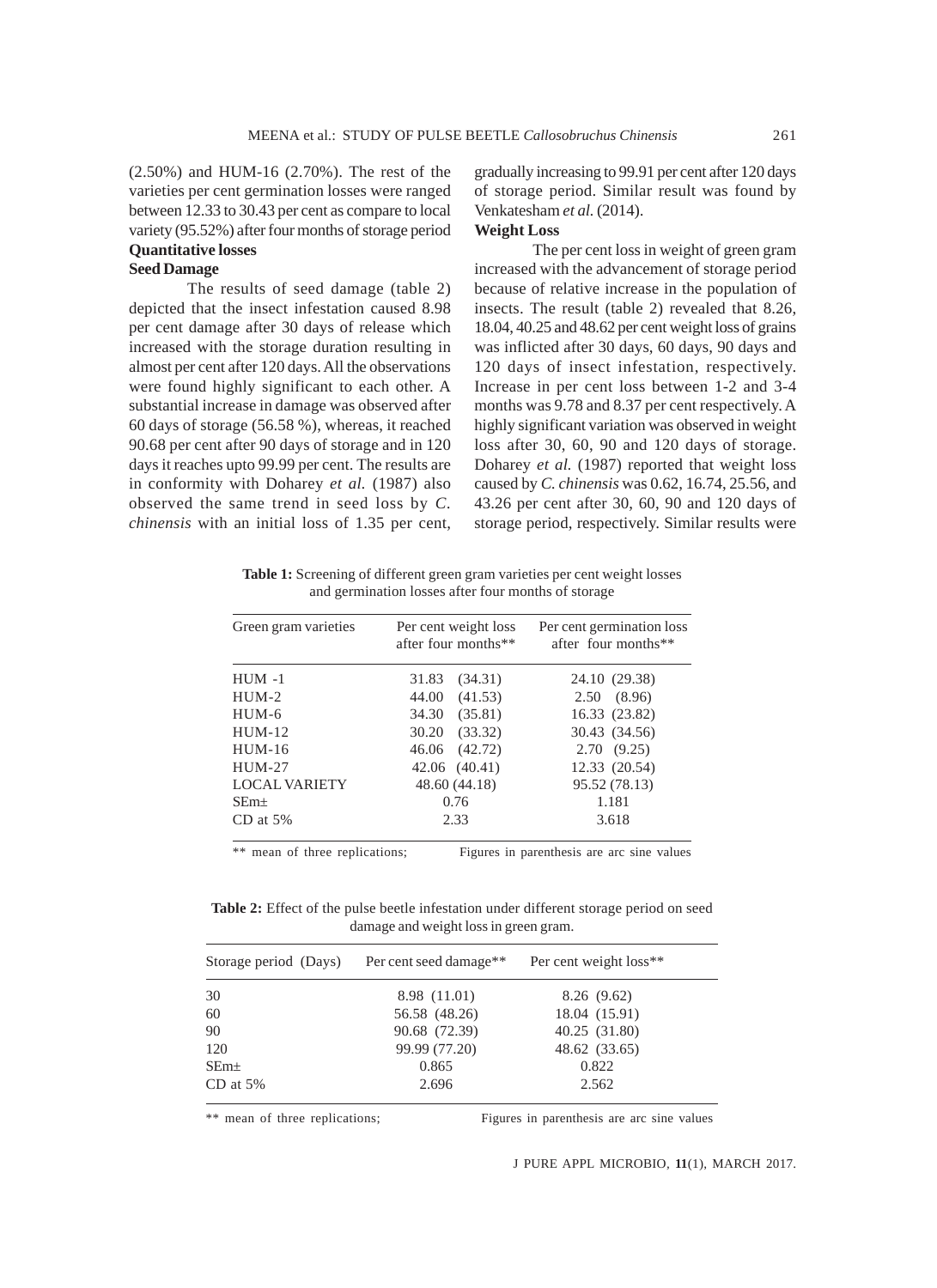observed by Anandhi *et al.* (2008) and Venkatesham *et al.* (2014).

## **Population buildup of Beetles**

The mean number of pulse beetles observed at different period after infestation in green gram is presented in table 3. Significant differences in population of pulse beetles at different time interval during storage in green gram was observed. The no of beetles varied from 164.86 to 3011.12 during 30 to 120 days of storage after initial infestation. The population grading increased in green gram and reached the peak level 120 days after initial infestation. Maximum beetle were 3011.12 in green gram during the fourth month storage of infested grains. Thus it showed 164.84, 1286.15, 2013.57 and 3011.12 fold increase in beetle population after 30, 60, 90, and 120 days of storage in green gram. Daniel *et al***.** (1977) have reported greater population buildup of *C. chinensis* in chickpea as compared to pigeon pea.

**Table 3:** Population buildup of C. chinensis and germination losses in green gram after different storage periods

| Storage period<br>(Days) | Mean number<br>of pulse<br>heetles** | Per cent<br>germination<br>$loss**$ |
|--------------------------|--------------------------------------|-------------------------------------|
| 30                       | 164.84 (6.10)                        | 28.45 (31.97)                       |
| 60                       | 1286.15 (8.15)                       | 76.02 (63.43)                       |
| 90                       | 2013.57 (6.60)                       | 93.45 (76.22)                       |
| 120                      | 3011.12 (9.00)                       | 99.73 (77.01)                       |
| $SEm+$                   | 4.897                                | 1.067                               |
| $CD$ at 5%               | 19.304                               | 3.325                               |

\*\* mean of three replications

Figures in parenthesis are arc sine values

#### **Germination Losses**

The data on germination loss (table 3) depicted that there was adverse effect of insect infestation on germination percentage of green gram seeds after different storage periods. The loss in germination was 28.45, 76.02, 93.45 and 99.73 in green gram after 30, 60, 90 and 120 days of storage period, respectively showing a very high variation of significance. On an average 47.57 per cent germination loss was experienced between first and second month. During the subsequent two months

J PURE APPL MICROBIO*,* **11**(1), MARCH 2017.

storage period, the rate of loss in germination percentage had decreased to 17.43 and 0.28 per cent. Thereafter, almost cent per cent loss was observed in the fourth month of storage. Similarly, Doharey *et al.* (1987) observed 5.0, 26.0, 98.0 and 100.0 per cent loss in germination by *C. chinensis* in black gram seeds after 30, 60, 90 and 120 days of storage period respectively. Jotwani and Sircar (1964) recorded that the germination per cent loss in 1, 2, 3 and 4 grubs developed in seeds after one two four months were 39.9, 79.5, 94.5 and 100 per cent, respectively.

#### **REFERENCES**

- 1. Adams, J.M., Schuten, G.G.M. Post harvest grain loss assessment method. American Association of Cereal chemist, 1978; 193.
- 2. Ahmed, K.S., Itino, T., Ichikawa, T. 2003. Duration of developmental stages of *Callosobruchus chinensis* L. (Coleoptera: Bruchidae) on azuki bean and the effects of neem and sesame oils at different stages of their development*. Pakistan Journal of Biological Sciences,* 2003; **6**: 932-35.
- 3. Alam, M.Z. Pests of stored grain and other stored products and their control, Bangladesh: 1971; pp 361.
- 4. Anandhi, P., Varma, S., Sarvanan, L. Estimation of losses and evaluation of different storage containers against pulse beetle, *Callosobruchus chinensis* Linnaeus in Bengal gram. *J. Insect Science*, 2008; **21**(1)**;** 40-43.
- 5. Booker, R.H. Observation on three bruchids associated with cowpea in Northern Nigeria. *Journal of Stored Product Research,* 1967; **3**: 1- 15
- 6. Daniel, V.A., Rajan, P., Sanjeevarayappa, K.V., Srinivasan, S.K., Swaminathan, M. (1977). Effect of insect infestation on the chemical composition and protein efficiency ratio of the protein of bengal gram and red gram. *Indian J. Nutri. Dielet*., 1977; **14**: 70-73.
- 7. Doharey, R.B., Katiyar, R.N., Singh, K.M. Studies on the seed damage, weight and germination loss caused by pulse beetle in green gram *Vigna radiata (L.)*Wilczek. *Bull Grain Tech.,* 1987; **20**(1): 12-16.
- 8. Gosh, S.K., Durbey, S.L. Integrated management of stored grain pests. International book distribution company, 2003; 263.
- 9. Jotwani, K., Sircar, A. Studied the extent of